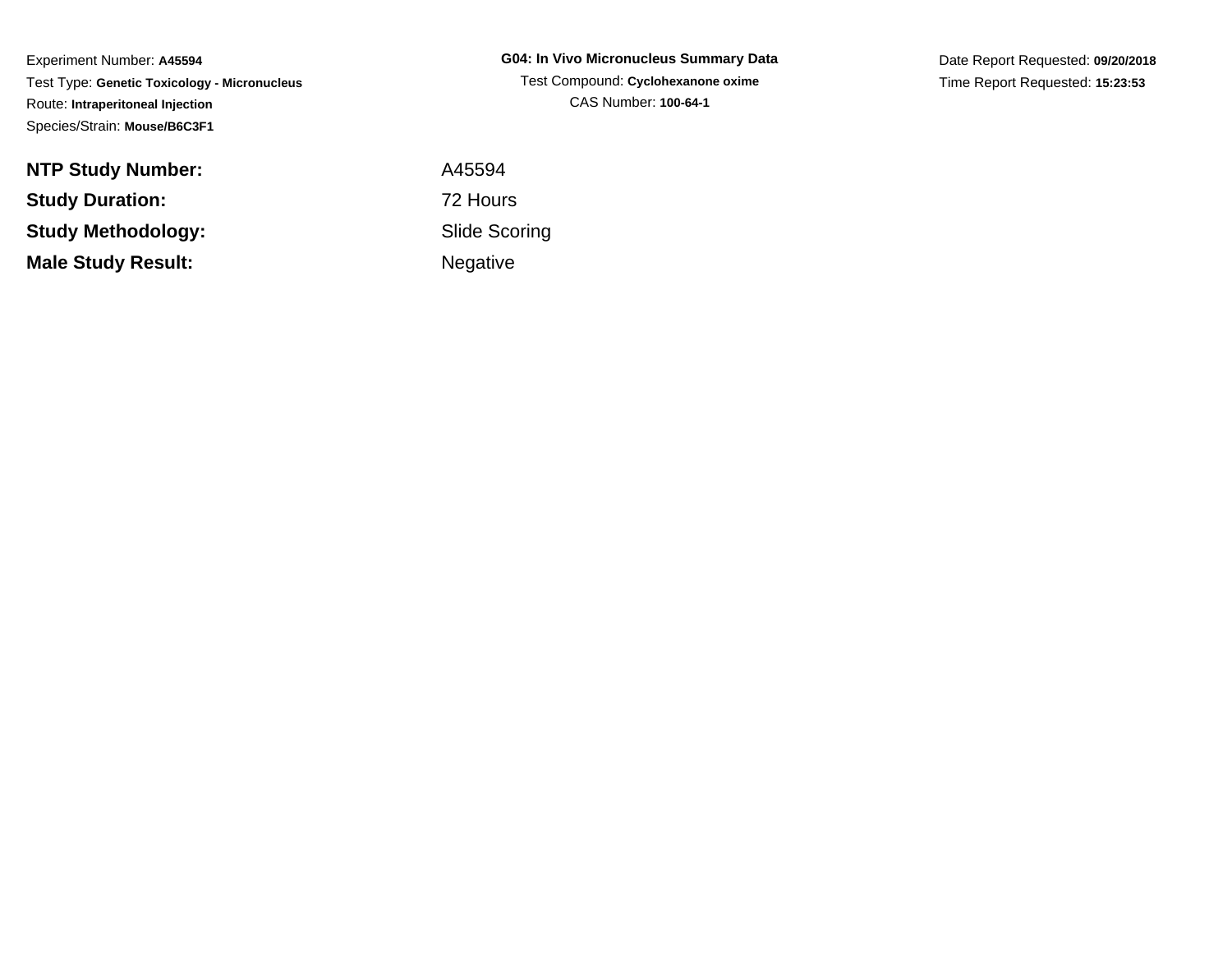Experiment Number: **A45594** Test Type: **Genetic Toxicology - Micronucleus**Route: **Intraperitoneal Injection**

Species/Strain: **Mouse/B6C3F1**

| Tissue: Bone marrow; Sex: Male; Number of Treatments: 3; Time interval between final treatment and cell sampling: 24 h |   |                 |             |                  |
|------------------------------------------------------------------------------------------------------------------------|---|-----------------|-------------|------------------|
| <b>MN PCE/1000</b>                                                                                                     |   |                 |             | $%$ PCE          |
| Dose (mg/kg)                                                                                                           | N | Mean $\pm$ SEM  | p-Value     | Mean $\pm$ SEM   |
| Vehicle Control <sup>1</sup>                                                                                           | 5 | $1.10 \pm 0.29$ |             | $47.10 \pm 1.58$ |
| 400.0                                                                                                                  | 5 | $1.20 \pm 0.41$ | 0.4174      | $36.70 \pm 3.95$ |
| 600.0                                                                                                                  | 5 | $1.20 \pm 0.56$ | 0.4174      | $41.90 \pm 1.73$ |
| 800.0                                                                                                                  | 5 | $0.50 \pm 0.22$ | 0.9333      | $41.60 \pm 3.64$ |
| 1000.0                                                                                                                 | 4 | $1.50 \pm 0.41$ | 0.2277      | $41.13 \pm 5.27$ |
| Trend p-Value                                                                                                          |   | 0.5270          |             |                  |
| Positive Control <sup>2</sup>                                                                                          | 5 | $8.40 \pm 0.24$ | $< 0.001$ * | $43.60 \pm 1.73$ |
| <b>Trial Summary: Negative</b>                                                                                         |   |                 |             |                  |